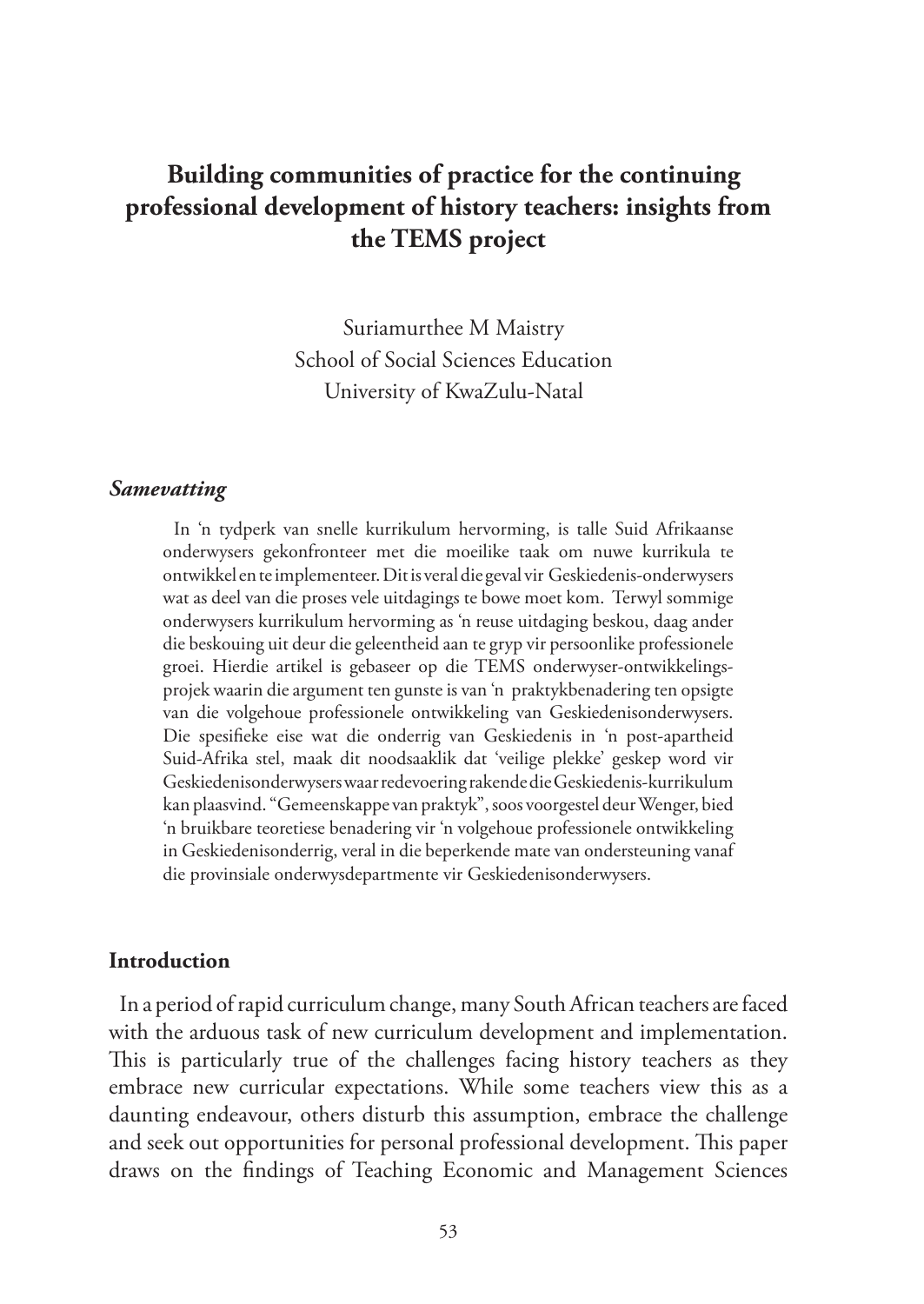(TEMS) teacher development project. It proceeds to argue for a community of practice approach to continuing professional development (CPD) of teachers of history. The peculiar demands of teaching this discipline in post-apartheid South Africa necessitates the creation of 'safe spaces' for teachers of history to engage with the new discourse in history education. Communities of practice as espoused by Wenger<sup>1</sup> offers a useful theoretical approach for CPD in history especially in the restricted support from the Provincial Departments of Education for teachers of history.

Day and Sachs contend that:

The increased investment in practitioner inquiry as a way of learning, in professional development schools, or networked learning communities … are … signs that CPD (continuing professional development) is becoming understood to have a range of forms, locations and practices appropriate to its many purposes. Yet both time to learn and the right timing are essential to success.

In the above quote, Day and Sachs present what they refer to as an optimist view of a new understanding of the purposes and forms of continuing professional development. They assert that internationally, there still is a substantial dearth of understanding with respect to the outcomes of teacher professional development as it occurs in its various forms, and that continuing professional development "is alive, but not thriving".2

Against a background of fragmented and inequitable apartheid education, South African teacher professional development is diverse in terms of its service providers, contexts, and clients and as such presents unique challenges for continuing professional development. The issues, tensions and problems of teacher professional development in South Africa are indeed multi-faceted. Adler, writing from a South African perspective, comments on *one* significant aspect of continuing professional development of teachers as follows:

There is little contention that teachers need to know the subject matter they are teaching, and moreover, that they need to know how to present this clearly to learners. The issue is how to integrate 'further learning of the subject with learning about how students in school acquire subject knowledge'*. 3*

<sup>1</sup> E Wenger, *Communities of practice: learning, meaning and identity* (New York, Cambridge University Press, 1998).

<sup>2</sup> C Day & J Sachs, "Professionalism, performativity and empowerment…", C Day & J Sachs, *International handbook on continuing professional development of teachers,* pp. 3-32.

<sup>3</sup> J Adler & Y Reed, "Researching teachers' take-up from a formal in-service professional development programme", J Adler & Y Reed, *Challenges of teacher development: an investigation of take-up in South Africa* (Pretoria, Van Schaik Publishers, 2002), pp. 18-35.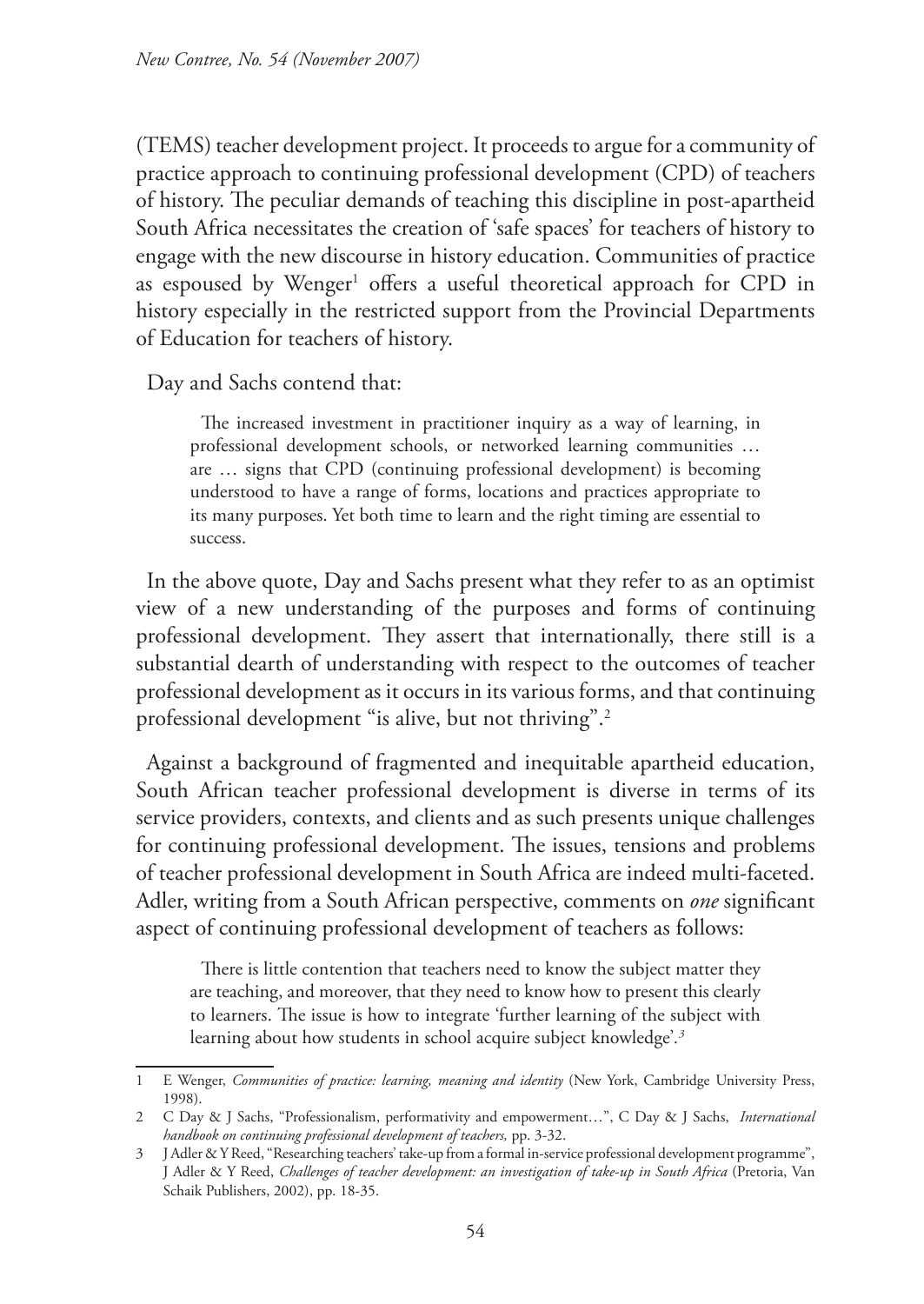In describing the subject-pedagogy tension in teacher development programmes, Adler notes that teachers must be competent in terms of both the subject matter knowledge they teach and the ways in which to teach this subject matter knowledge. She highlights an important challenge that faces teacher development, that is, to integrate 'further learning' of subject matter knowledge with subject pedagogy.4 However, many teachers in South Africa have a limited conceptual knowledge base. This problem has its roots in the poor quality of education many teachers were subjected to under apartheid.5 The challenge becomes more complex in a teacher development programme when teachers have limited or no subject matter knowledge in the subject they are expected to teach. This challenge is amplified in South African education, which has been undergoing unprecedented reform.

Policy development in teacher education has been prolific since the mid 1990s. While Welch is of the view that efforts to base educational policy in South Africa on sound research especially with regard to curriculum has at times been "visionary"6 , Harley and Wedekind argue that the most influential and radical policy, namely "... C2005 did not arise from a 'situational analysis' of existing realities. Teachers, and probably most teacher educators, simply found themselves in a new curriculum world".<sup>7</sup> Sayed<sup>8</sup> concurs that South African education policy comprises symbolic gestures and government initiatives that are out of sync with the "realities on the ground". He describes educational policy change in South Africa as "symbolic rhetoric". It becomes clear that South Africa's transition to a democracy from a previously fragmented education and social system has thrown up several challenges for all teachers (including those that teach history). Several questions remain unanswered: How do history teachers from disparate backgrounds address the expectations of a new curriculum that suggests a new ideology and pedagogy? How can we create a safe space for history teachers with differing social identities and values to begin to engage with the task of making meaning of and developing

<sup>4</sup> J Adler & Y Reed, "Researching teachers' take-up…", J Adler & Y Reed, *Challenges of teacher development…*, pp. 18-35.

<sup>5</sup> N Taylor & P Vinjevold, *Getting learning right: report of the president's education initiative research project*. (Johannesburg, Joint Education Trust/Department of Education, 1999).

<sup>6</sup> T Welch, "Teacher education in South Africa before, during and after apartheid: an overview", J Adler & Y Reed, *Challenges of teacher development: an investigation of take-up in South Africa* (Pretoria, Van Schaik Publishers, 2002), pp. 17-35.

<sup>7</sup> KL Harley & VR Wedekind, "Political change, curriculum change and social formation, 1990 to 2002", L Chisholm, *Changing class: educational and social change in post apartheid South Africa* (Cape Town, HSRC Press, 2004), pp. 195-220.

<sup>8</sup> Y Sayed, "The case of teacher education in post apartheid South Africa: politics and priorities", L Chisholm, *Changing class: educational and social change in post apartheid South Africa*, pp. 247-266.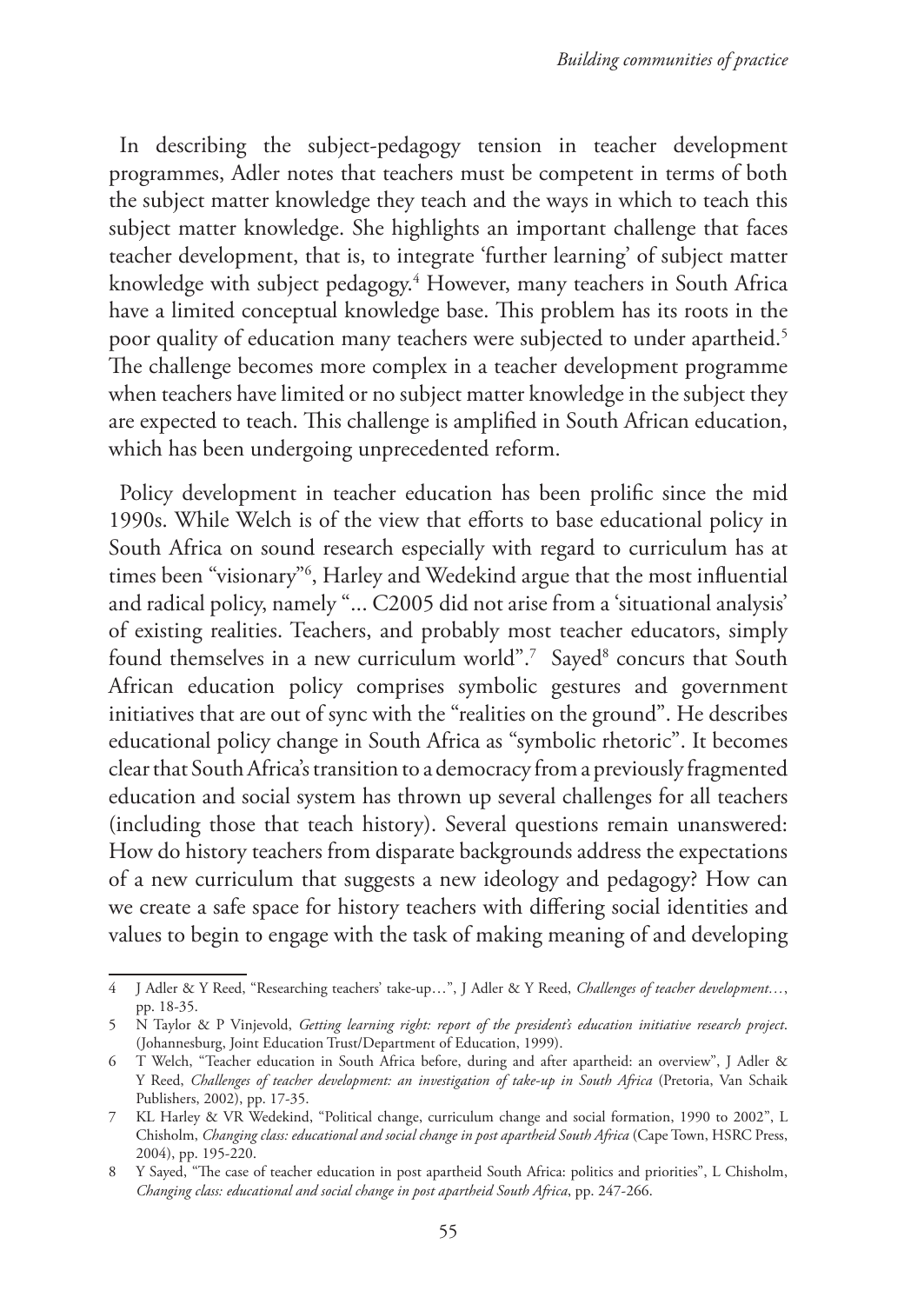the school history curriculum? The stark absence of substantive teacher development programmes to address teachers' needs has manifested itself in some teachers employing alternative mechanisms for learning. One such mechanism or model is a teacher community of practice. This usually takes the form of a voluntary network or grouping of teachers across schools. These teachers group themselves according to teaching subjects (or learning areas).

In this article I draw on experiences gained from the Teaching Economic and Management Sciences Teacher Development project (TEMS) and offer insights for the development of communities of practice for teachers of history. The TEMS project took place in the greater Durban area of KwaZulu-Natal. The research study set out to explore the nature of teacher learning in a community of practice in the context of curriculum change. Of significance was that this 'community of practice' was a structure that had been conceived by a group of interested teachers eager to support each other in the absence of support from the Department of Education. This presented an excellent research opportunity for me (as university academic involved in economics teacher education) to study the nature of teacher learning in this context while making a professional contribution to the work of this group. The project entailed a study of how teachers cooperated, collaborated and made meaning within this learning community. One of the critical questions that this study sought to answer was: "What is the nature of teacher learning in a community of practice?" Using insights from the TEMS project, I explore the implications of Wenger's<sup>9</sup> social practice theory of learning in a community of practice for teachers of history.

### **Communities of practice and teacher learning**

Teachers often find formal professional development disappointing because they are positioned as clients needing 'fixing' rather than as owners and managers of programmes that supposedly aim to support their learning.<sup>10</sup> Clark notes that many teacher professional development initiatives are often superficial, short-term and insufficiently sensitive to complex local conditions. He accordingly maintains that teachers must become agents of their own and

<sup>9</sup> E Wenger, *Communities of practice: learning, meaning and identity*.

<sup>12</sup> CM Clark, *Talking shop: authentic conversation and teacher learning* (New York, Teachers College Press, 2001); Y Sayed, "The case of teacher education in post apartheid South Africa: politics and priorities", L Chisholm, *Changing class: educational and social change in post apartheid South Africa* (Cape Town, HSRC Press, 2004), pp. 247-266.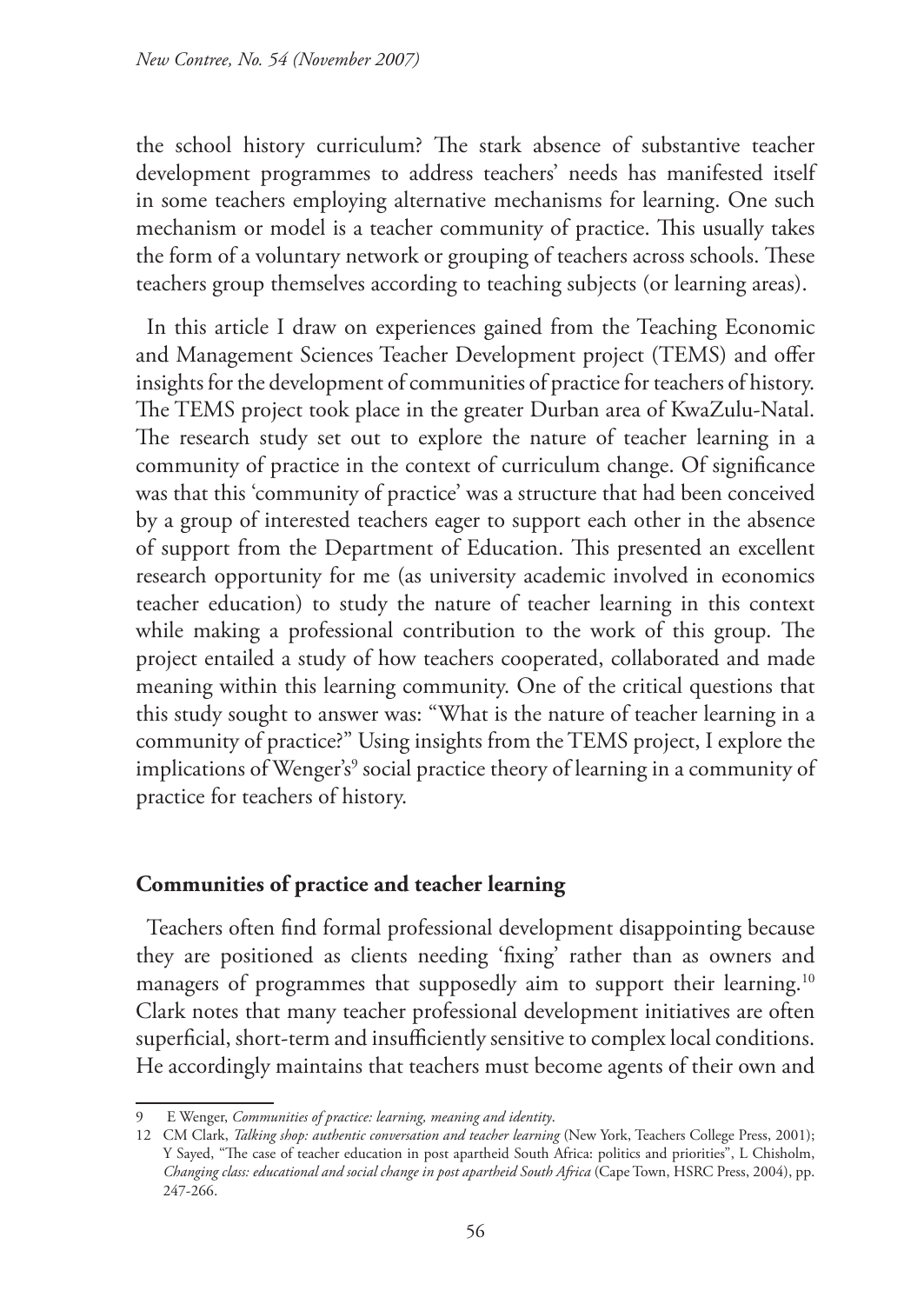each other's learning, and that teachers' perspectives on their work should be carefully considered.11 "In education, the emphasis has shifted from describing various communities of practice to creating various communities for the purpose of improving practice, particularly as it relates to professional development". Communities of practice originated in response to several barriers to professional development that exist in the culture of schooling, such as the isolated nature of teaching and the lack of agreement as to what constitutes acceptable practices. They provide opportunities for collaborative reflection and inquiry through dialogue and thus develop common tools, language, images, roles, assumptions and understandings.<sup>12</sup>

In their study of the role that teacher communities of practice play in the development of the capacity of teachers to implement innovative pedagogical practices that make use of information and communications technology in three Canadian schools, Wideman and  $Owston<sup>13</sup>$  conclude that communities of practice are crucial to sustaining and expanding the momentum for change. Working with science teachers, Avery and Carlsen<sup>14</sup> studied the effects of teachers' membership of communities of practice on their management of their classroom communities. They found that teachers who had strong subject matter knowledge and experience with science were able to teach science in a 'sociologically' useful way. Teachers drew on their membership in communities of practice for support, ideas, and curricular innovations. An important argument for teacher community is that it provides a site or location for teacher learning. There exists a 'natural' interconnectedness of teacher learning and professional communities.<sup>15</sup>

Teacher communities differ from law and medical communities. Law and medical professions display their own unique characteristics and vary in the extent to which they are communities as compared to teacher communities. Membership of such communities entails the sharing of an identity, common values, role definitions and a common language. Teachers generally differ in

<sup>11</sup> Vergelyk CM Clark, *Talking shop: authentic conversation and teacher learning* (New York, Teachers College Press, 2001).

<sup>12</sup> PW Wesley & V Buysse, "Communities of practice: expanding professional roles to promote reflection and shared inquiry", *Topics in early childhood special education*, 21(2), 2001, pp. 114–23.

<sup>13</sup> HH Wideman & RD Owston, *Communities of practice in professional development: supporting teachers in innovating with technology* (Paper, Annual Meeting: The American Educational Research Association, Chicago, April 2003).

<sup>14</sup> LM Avery & WS Carlsen, *Knowledge, identity and teachers' multiple communities of practice* (Paper, Annual meeting: The National Association for Research in Science Teaching, St Louis, MO, 2001).

<sup>15</sup> M McLaughlin, M & JE Talbert, *Professional communities and the work of high school teachers* (Chicago, University of Chicago Press, 2001).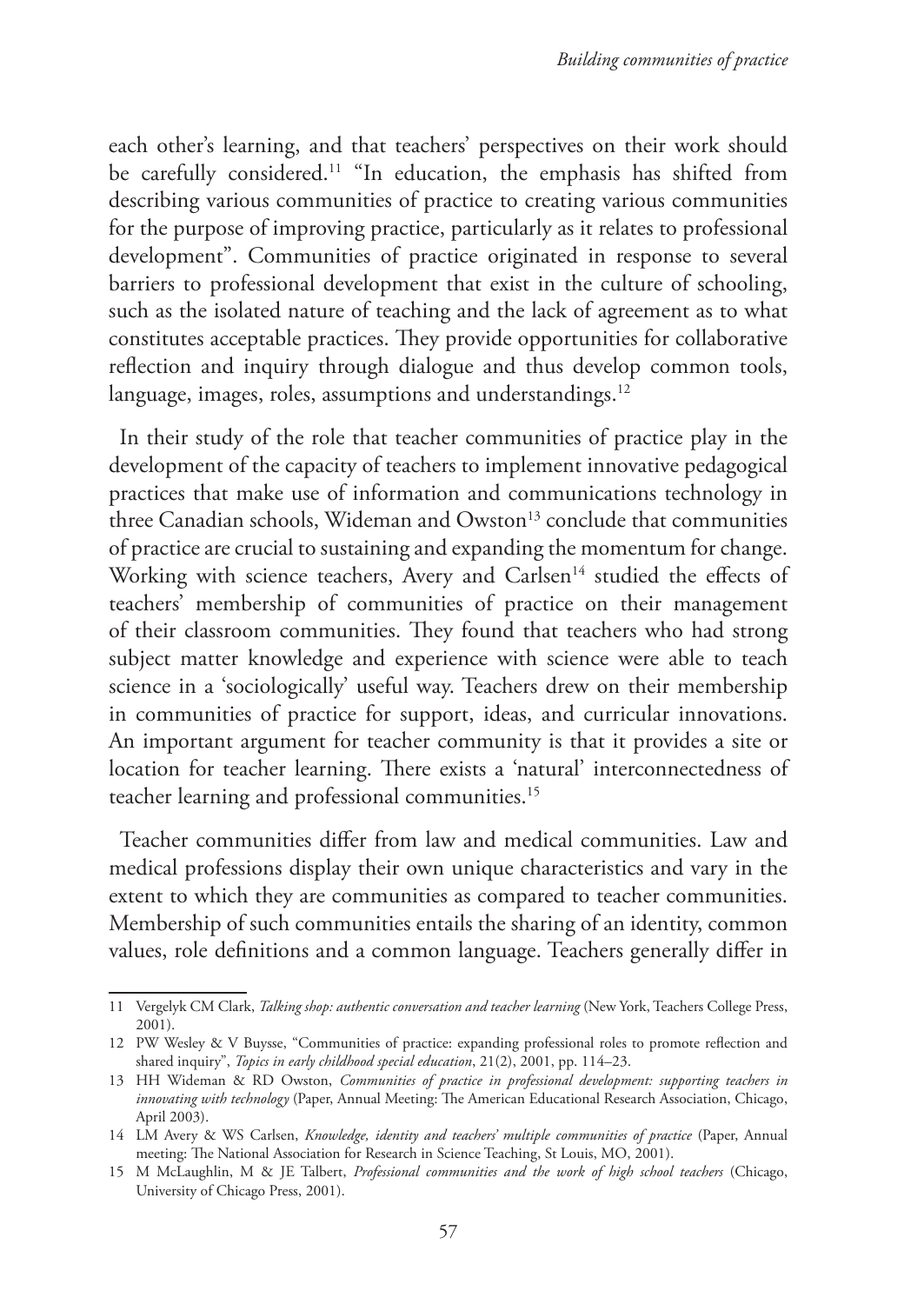their understandings of the goals of teaching, the structure of the curriculum, assessment, and basically anything that pertains to teaching. Differing values amongst teachers are linked to several factors, including the grade level they teach, the disciplines they teach, their teaching qualifications, and the type of pupils they serve.

It is said:

Compared to medicine or law, education has been unable to forge a shared language of norms and values; and practically every significant question in education remains contentious.<sup>16</sup>

This certainly has significant implications for teacher development and highlights the challenges of establishing professional community in teaching. Such challenges are exacerbated in education because here value systems, ideologies and teacher beliefs are more varied than in the case of law and the medical profession where consensus about 'end' and 'means' is much more easily achieved. The phenomenon of the contentiousness of education's norms, values and ideologies is pronounced in South African education where teachers' manifest behaviour has been shaped by a tapestry of influences and ideologies that date back to apartheid education.

In her analysis of case study data from a school reform initiative in a middle school in a major city in the south-western United States, Phillips concludes that by creating 'powerful learning' that is high quality learning for teachers, student achievement across all socio-economic, ethnic and academic groups improved dramatically. Teachers at the school were able to create a set of innovative curriculum programmes. These programmes were focused on previously low achieving students. Phillips notes that: "…learning communities create spaces for teachers to form professional relationships, to share information and to provide collegial support".17 Such collegial communities of practice represent a marked shift from traditional approaches to staff development. Research by Lieberman,<sup>18</sup> Westheimer<sup>19</sup> and McLaughlin and Talbert<sup>20</sup> also suggest that such communities of practice have enormous potential for teacher learning.

<sup>16</sup> P Grossman, S Wineburg & S Woolworth, "Toward a theory of teacher community", *Teachers College Record*, 103(6), 2001, pp. 942-1012.

<sup>17</sup> J Phillips, "Powerful learning: creating learning communities in urban school reform", *Journal of Curriculum and Supervision,* 18(3), 2003, pp. 240-258.

<sup>18</sup> A Lieberman, *Building a professional culture in schools* (New York, Teachers College Press, 1988).

<sup>19</sup> J Westheimer, *Among schoolteachers: community, autonomy, and ideology in teachers' work* (New York, Teachers College Press, 1998).

<sup>20</sup> M McLaughlin, M & JE Talbert, *Professional communities and the work of high school teachers* (Chicago, University of Chicago Press, 2001).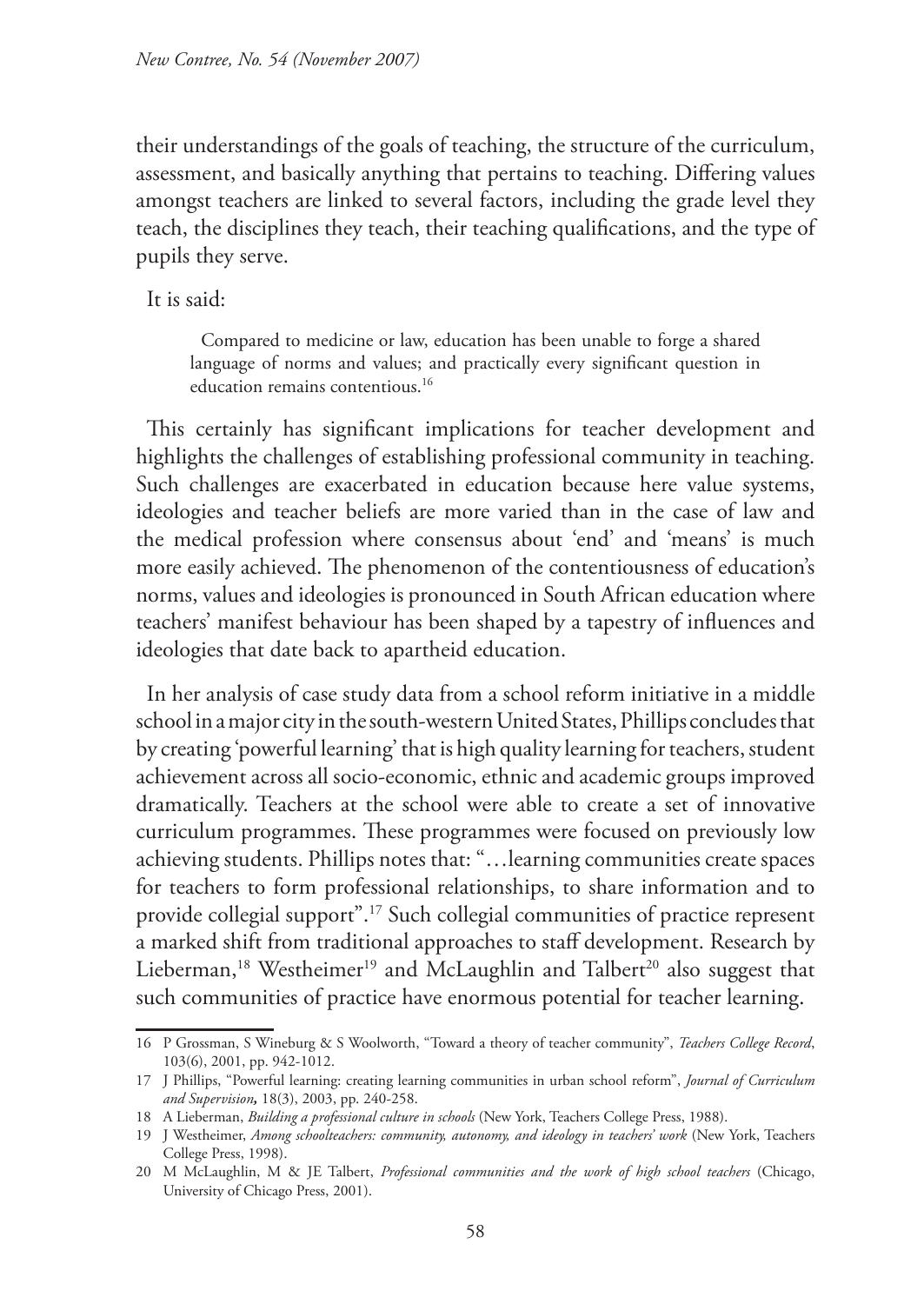In evaluating the usefulness of a socio-cultural approach for analysing teachers' responses to the professional learning of standards-based reform policies in the United States through a case study of six elementary teachers, Gallucci<sup>21</sup> asserts that communities of practice were sites for teacher learning and were mediators of teachers' responses to institutional reform. Characteristics of such communities of practice influenced the degree to which teachers worked out negotiated and thoughtful responses to policy demands. These findings confirm the value of teacher learning communities as sites for teacher learning. The study being reported on in this paper is a response to the challenges of South African institutional reform in the form of new education policy, as it seeks to explore how teachers use a teacher learning community as a vehicle to come to terms with new education policy.

An important element in the situative perspective on learning is the notion of 'distributed cognition'. Putman and Borko<sup>22</sup> assert that:

The notion of distributed cognition suggests that when diverse groups of teachers with different types of knowledge and expertise come together in discourse communities, community members can draw upon and incorporate each other's expertise to create rich conversations and new insights into teaching and learning. The existing cultures and discourse communities in many schools, however, do not value or support critical and reflective examination of teaching practice.

This notion is supported by research conducted by Grossman and colleagues.<sup>23</sup> They state that forming a professional community requires teachers to engage in both intellectual and social work; that is, developing new ways of thinking and reasoning collectively, as well as new forms of interacting personally. It is important to be cognisant of the fact that in the development of teacher community some people know things that others do not know and that the collective knowledge exceeds that of the individual. Learning from fellow participants requires the ability to listen carefully to fellow participants, especially as these participants struggle to formulate thoughts in response to challenging intellectual content. Listening to the ill-formed thoughts and ideas of fellow participants may be a new activity that participants have to learn to engage with.

<sup>21</sup> C Gallucci, "Communities of practice and mediation of teachers' responses to standards-based reform", *Education Policy Analysis Archives*, 11(35), 2003, pp. 57-85.

<sup>22</sup> RT Putman & H Borko, "What do new views about knowledge and thinking have to say about research on teacher learning?" *Educational Researcher*, 29(1), 2000, pp. 4-15.

<sup>23</sup> P Grossman, S Wineburg & S Woolworth, "Toward a theory of teacher community", *Teachers College Record*, 103(6), 2001, pp. 942-1012.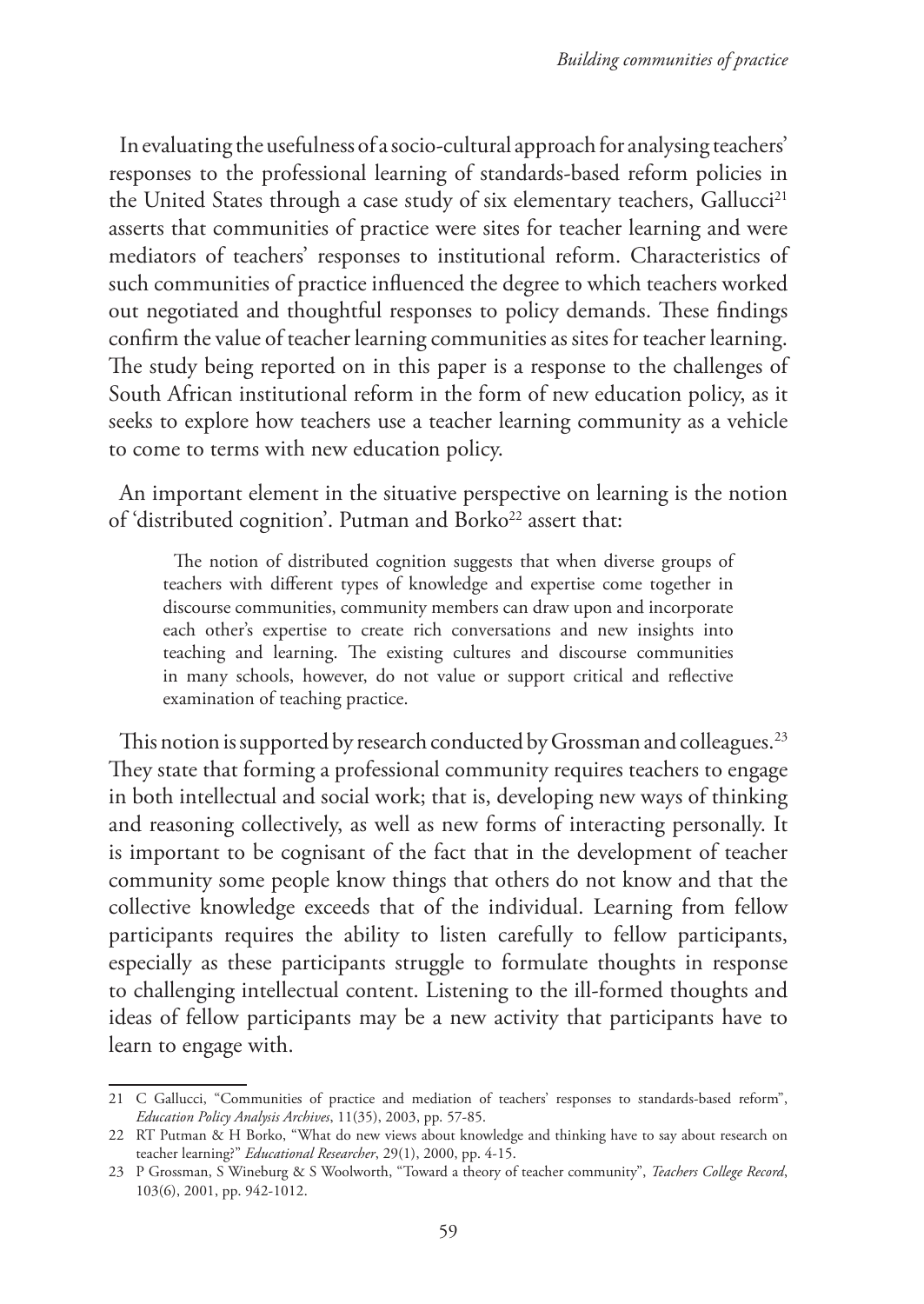Communities of practice alter the<sup>24</sup>:

 linear relationships through which knowledge 'trickles down' from those who discover professional knowledge to those who provide and receive services shaped by it because the model invites and builds upon knowledge from each.

 Cognition is distributed across the individual and other persons and is not considered solely as the property of individuals.25 Participants "experience transformation in unique yet socially supportive ways", as they extend each other's thinking beyond what they might do as individuals.26 In this way, teachers are better able to engage in learning that may influence their practice. Putman and Borko concur that for teachers to be successful in learning new knowledge and pedagogic skills, they need opportunities to participate<sup>27</sup>:

 in a professional community that discusses new teacher materials and strategies and that supports risk taking … entailed in transforming practice.

#### **A brief note on the research methodology**

The purpose of the research study was to investigate teachers' learning in a teacher community of practice, designed in accordance with the principles of social practice theory. This study was informed by a symbolic interactionist perspective which entails interpretative research that is concerned with how people see things and how they construct their meanings.28 It is located in the qualitative paradigm. Contextual factors play an important role in influencing teachers and teacher learning and it is for this reason that a qualitative research study was considered to be most appropriate.<sup>29</sup> This qualitative study spanned a sixteen month period, commencing in September of 2002. It entailed tracking teachers as they participated in the TEMS community of practice. Three in-depth, semi-structured interviews were conducted with participating teachers; one at the commencement of the programme, one

<sup>24</sup> PW Wesley & V Buysse, "Communities of practice…" *Topics in early childhood special education*, 21(2), 2001, pp. 114–23.

<sup>25</sup> RT Putman & H Borko, "What do new views about knowledge and thinking…", *Educational Researcher*, 29(1), 2000, pp. 4-15.

<sup>26</sup> S Long, "Separating rhetoric from reality: supporting teachers in negotiating beyond the status quo", *Journal of Teacher Education,* 55(2), 2004, pp. 141-153.

<sup>27</sup> RT Putman & H Borko, "What do new views about knowledge and thinking…", *Educational Researcher*, 29(1), 2000, pp. 4-15.

<sup>28</sup> P Woods, *Researching the art of teaching: ethnography for educational use* (London, Routledge, 1996).

<sup>29</sup> G Walford, *Doing qualitative educational research: a personal guide to the research process* (London, Continuum, 2001); G Anderson, *Fundamentals of educational research* (London, Falmer Press, 1999).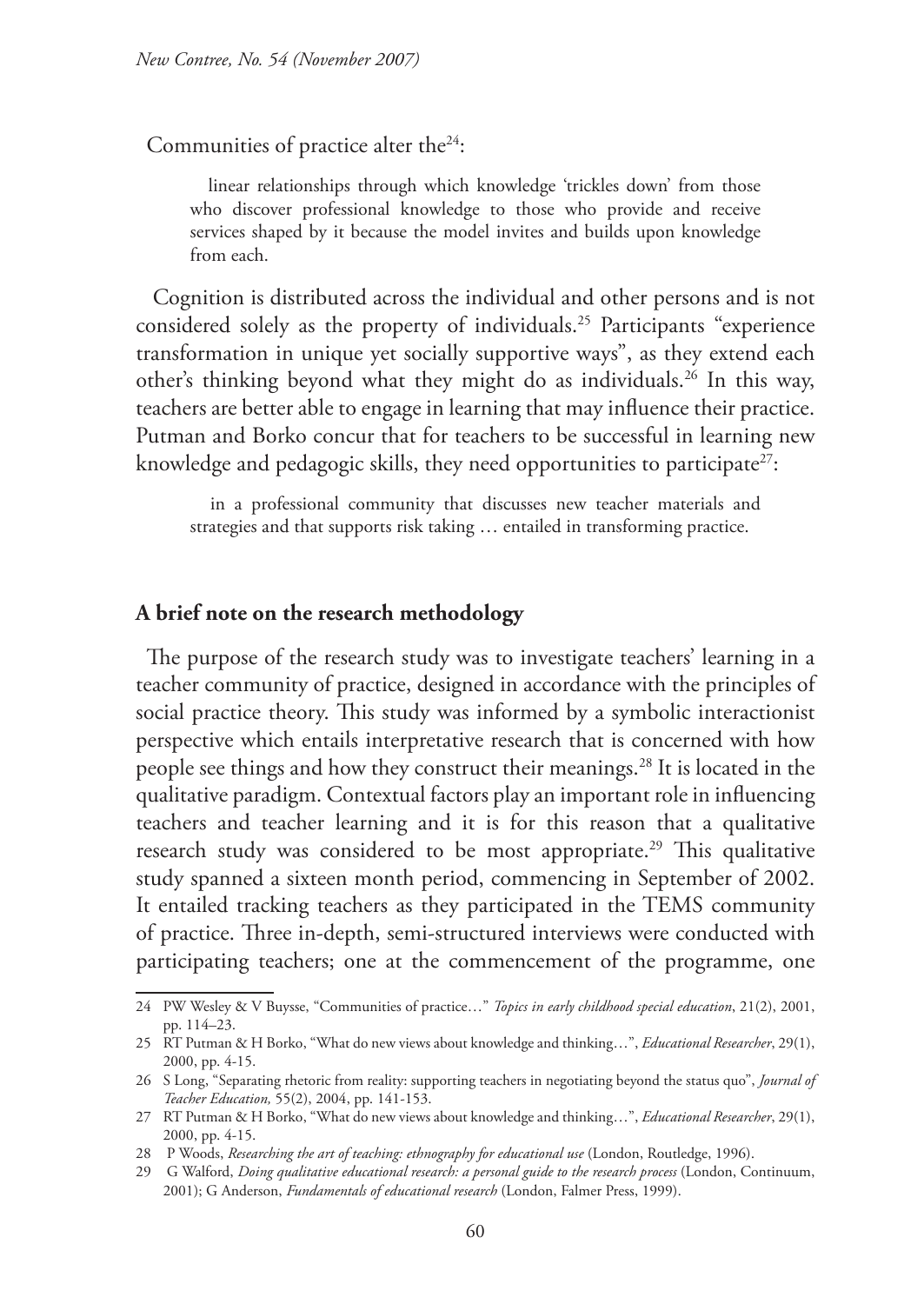approximately halfway through the programme and a final interview. Two lesson observations were conducted, with the first one taking place early in the programme and the second nine months into the programme. Detailed field notes of each participating school were recorded in order to develop a thick description of the context within which participating teachers were working. Detailed observation notes of teachers' participation in the monthly teacher development workshops were recorded. As the project progressed relationships of trust began to develop between the teachers and me. I was then able to negotiate for both lesson and workshop observations to be video recorded. Large quantities of rich, textured data were gathered over the sixteen month period. An inductive process of open coding was used to analyse the data.30

### **Applying Wenger's theory of learning in a community of practice**



According to Wenger's framework, an individual's learning in a community of practice can be analysed in terms of four components that make up the concept of learning in a community of practice; namely, meaning, practice, identity and community. The focus of Wenger's theory of learning is on 'learning as participation', that is, being active participants in the "practices*"* of social

<sup>30</sup> E Henning, *Finding your way in qualitative research* (Pretoria, Van Schaik, 2005).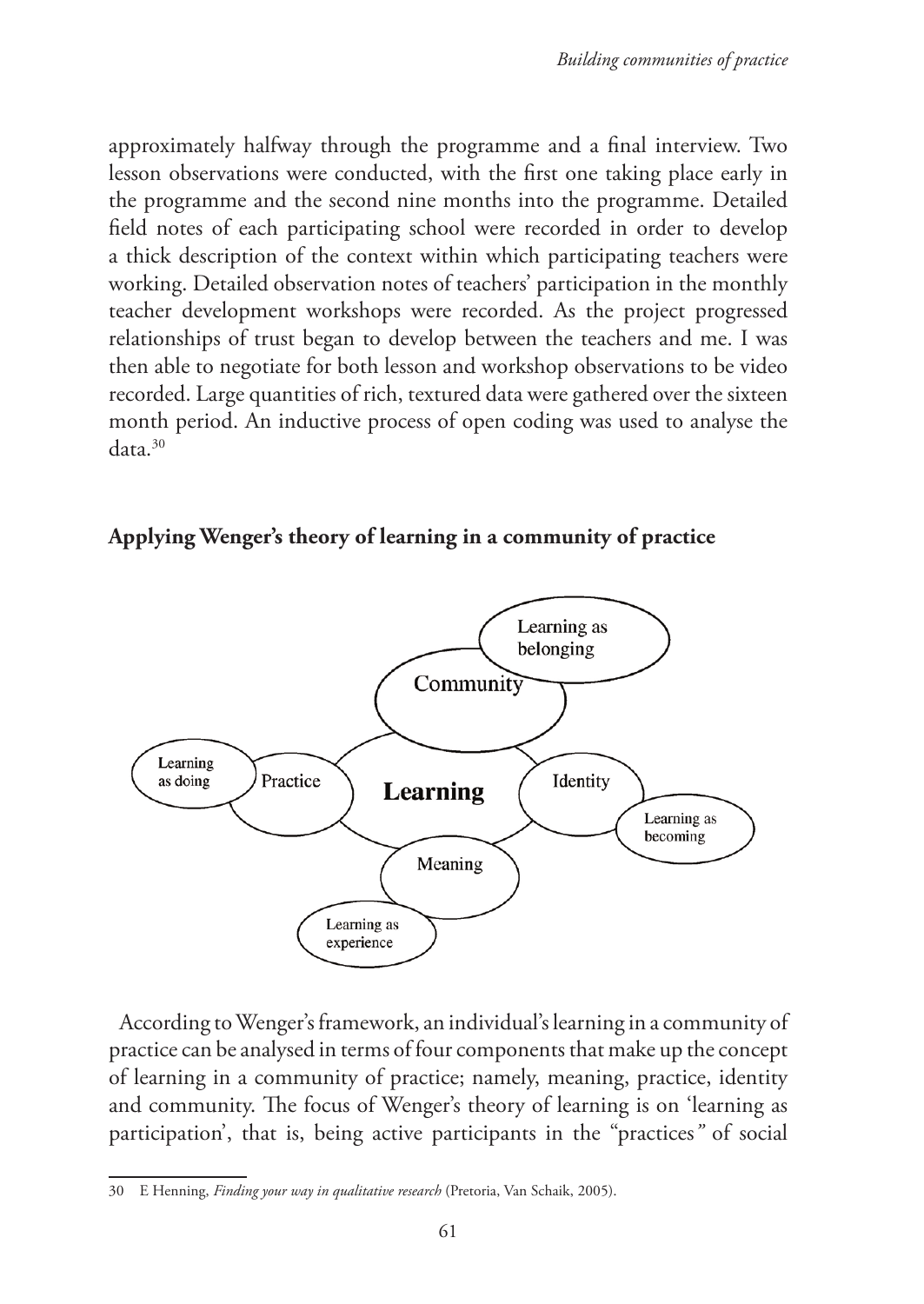communities and constructing "identities*"* in relation to these communities. He posits the following elements of a social theory of learning:

- Meaning: a way of talking about our (changing) ability individually and collectively – to experience our life and the world as meaningful.
- Practice: a way of talking about the shared historical and social resources, frameworks, and perspectives that can sustain mutual engagement in action.
- Community: a way of talking about social configurations in which our enterprises are defined as worth pursuing and our participation is recognizable as competence.
- Identity: a way of talking about how learning changes who we are and creates personal histories of becoming in the context of our communities.

These elements are deeply interconnected and mutually defining. The concept "community of practice" is a constitutive element of a broader conceptual framework, whose "analytical power" resides in its ability to integrate the components of the model.<sup>31</sup>

# *The elements of Wenger's Social Theory of learning*

The focus on participation implies that for individuals, *learning* is an issue of engaging in and contributing to the practices of their communities.

The data analysis reveals that teacher learning had occurred for all participants, but to differing degrees and along different trajectories. The following table presents an aggregate picture of teachers' changing understandings of the new learning area they were engaging in, their evolving practices and their evolving identities. While learning had occurred for all teachers, the extent of teachers' changing understandings of the learning area varied.

<sup>31</sup> E Wenger, *Communities of practice: learning, meaning and identity* (New York, Cambridge University Press, 1998).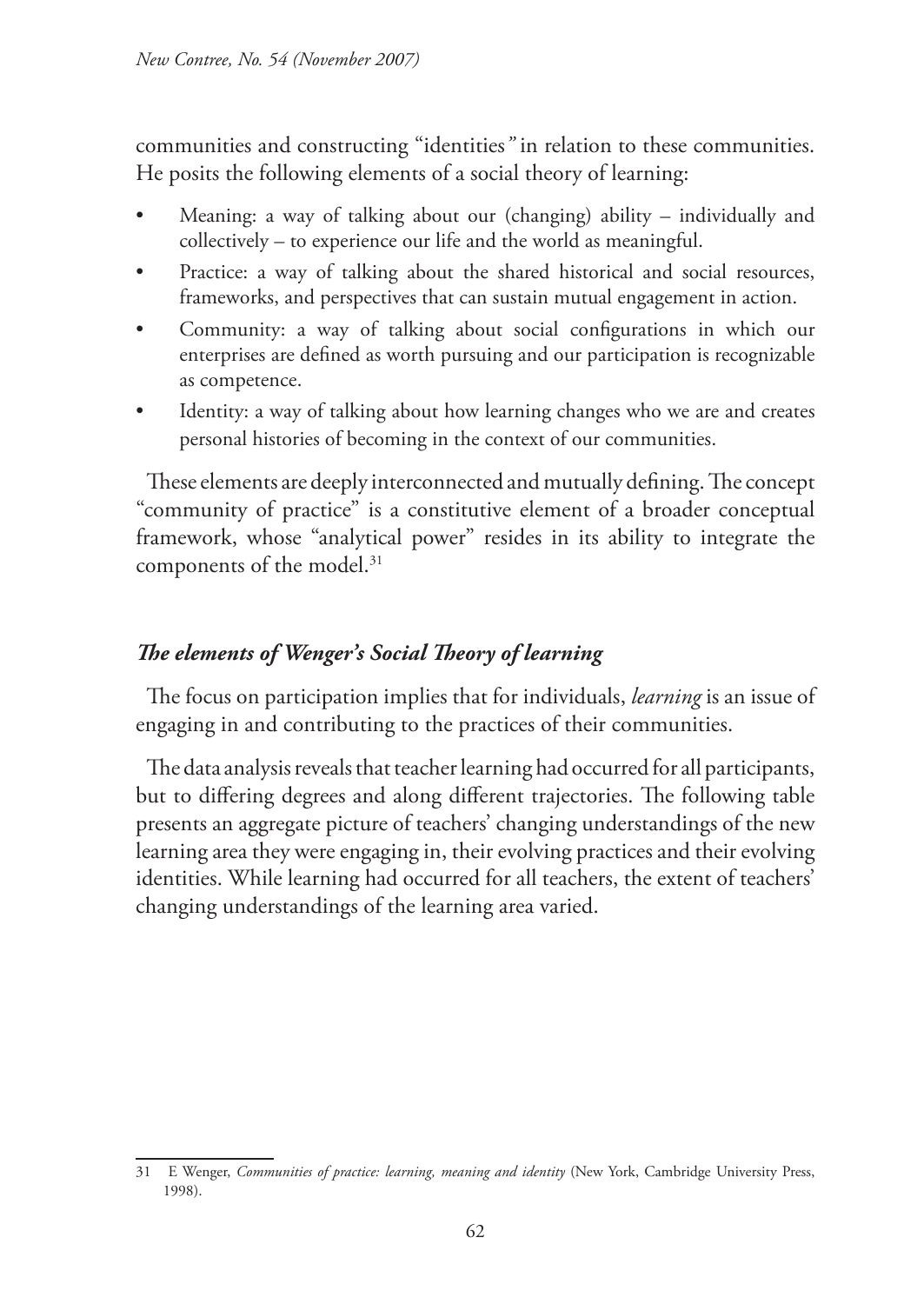|         | <b>Evolving Meaning</b><br>(Extent of change) |                  |                      |                       |                      | <b>Evolving Practice</b><br>(Extent of change) |                  |                      |                       |                      | <b>Evolving Identities</b><br>(Extent of change) |                  |                       |                       |                      |
|---------|-----------------------------------------------|------------------|----------------------|-----------------------|----------------------|------------------------------------------------|------------------|----------------------|-----------------------|----------------------|--------------------------------------------------|------------------|-----------------------|-----------------------|----------------------|
|         | Not discernable                               | Limited/marginal | Moderate/modest/fair | Substantially notable | Significant/profound | Not discernable                                | Limited/marginal | Moderate/modest/fair | Substantially notable | Significant/profound | Not discernable                                  | Limited/marginal | Moderate/modest\/fair | Substantially notable | Significant/profound |
| John    |                                               |                  |                      |                       | $\mathbf x$          |                                                |                  |                      |                       | $\mathbf x$          |                                                  |                  |                       |                       | X                    |
| Mary    |                                               |                  |                      | X                     |                      |                                                |                  |                      | X                     |                      |                                                  |                  |                       | X                     |                      |
| Ben     |                                               | X                |                      |                       |                      |                                                | X                |                      |                       |                      |                                                  |                  |                       | $\mathbf x$           |                      |
| Kim     |                                               |                  |                      | X                     |                      |                                                |                  |                      | X                     |                      |                                                  | X                |                       |                       |                      |
| Shirley |                                               |                  |                      | X                     |                      |                                                |                  |                      | X                     |                      |                                                  |                  | X                     |                       |                      |
| Beth    |                                               |                  |                      | $\mathbf X$           |                      |                                                |                  |                      | $\mathbf x$           |                      |                                                  |                  |                       |                       | X                    |
| Debbie  |                                               |                  |                      |                       | X                    |                                                |                  |                      |                       | X                    |                                                  |                  | $\mathbf x$           |                       |                      |

# **Table 1: A composite table of teachers' learning in terms of meaning, practice and identity**

Wenger suggests key indicators to analyse the emergence of a community. From the table below, we see that a community of practice had certainly begun to take root in the TEMS programme.

## **Table 2: Criteria for the emergence of a community of practice**

 $(P = Substantially Present; D = Development; A = Absent)$ 

| Criteria                                                                                    | Р           |             |  |  |
|---------------------------------------------------------------------------------------------|-------------|-------------|--|--|
| Sustained mutual relationships - harmonious or conflictual                                  |             |             |  |  |
| Shared ways of engaging in doing things together                                            | x           |             |  |  |
| The rapid flow of information and the propagation of innovation                             | x           |             |  |  |
| Very quick set-up of a problem to be involved                                               | $\mathbf x$ |             |  |  |
| Substantial overlap in participants' descriptions of who belongs                            |             | $\mathbf x$ |  |  |
| Knowing what others know, what they can do, and how they can contribute to an<br>enterprise | $\mathbf x$ |             |  |  |
| Mutually defining identities                                                                |             | $\mathbf x$ |  |  |
| The ability to assess the appropriateness of actions and products                           |             | x           |  |  |
| Jargon and shortcuts to communication as well as ease of producing new ones                 | x           |             |  |  |
| A shared discourse reflecting a certain perspective on the world                            |             | x           |  |  |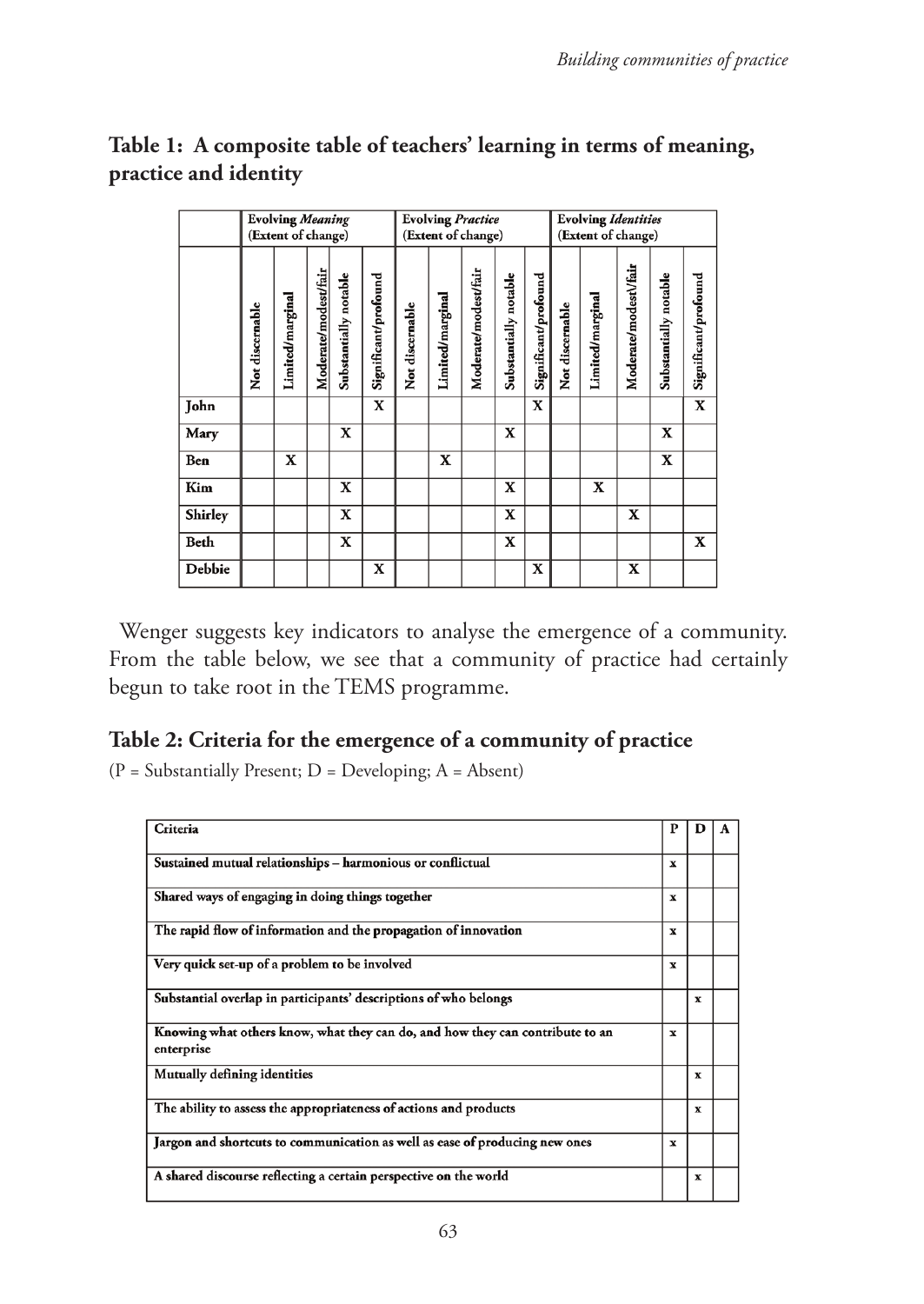Although Wenger's framework provided a useful tool for an analysis of learning as constituting these four components, these components and the changes that had taken place within them were inextricably linked to one another. An intricate relationship between the components existed. Although each component of learning had been analysed separately, they were in fact interconnected in a complex way. In terms of Wenger's first component, 'meaning' namely, 'learning as experience', the study has elucidated the changing understandings and meanings (changing ability) of the TEMS participants with regard to the new learning area and the teaching thereof as a result of participation in the TEMS community of practice. Teacher learning had in fact taken place. Teachers had begun to experience the new curriculum as meaningful. While some degree of uncertainty still existed, these uncertainties were not as pronounced as at the commencement of the programme. With regard to teachers' understandings of the content of the learning area, it was evident that teachers had experienced definite shifts in their content knowledge and pedagogic content knowledge base.

With regard to 'practice' namely, 'learning as doing', the study illuminated teachers' changing practices in relation to their teaching. All participating teachers had experienced changes in their practice which they attributed to their participation in the TEMS project. Changing 'identity' namely, 'learning as becoming' was signalled by the fact that teachers experienced their learning in terms of changed perspectives about who they were and what they were becoming. Teachers identified themselves as Economic and Management Sciences (EMS) teachers and envisaged a future for themselves as EMS teachers at their respective schools. The study also shows that their increased involvement in EMS activities at their schools had strengthened their positions in these schools and that they were perceived as 'valuable' to their schools. Their participation in the TEMS programme had resulted in their repositioning themselves within their own school communities. They had also started receiving recognition for their participation in the TEMS community from their school and other communities.

Finally, in terms of 'community' namely, 'learning as belonging' (participation), the study suggests that the community subscribed to the notions of a community as outlined by Wenger<sup>32</sup>. The TEMS community had created opportunities for different forms of participation, both core and peripheral and had developed a wealth of communal resources from which

<sup>32</sup> E Wenger, *Communities of practice: learning, meaning and identity*.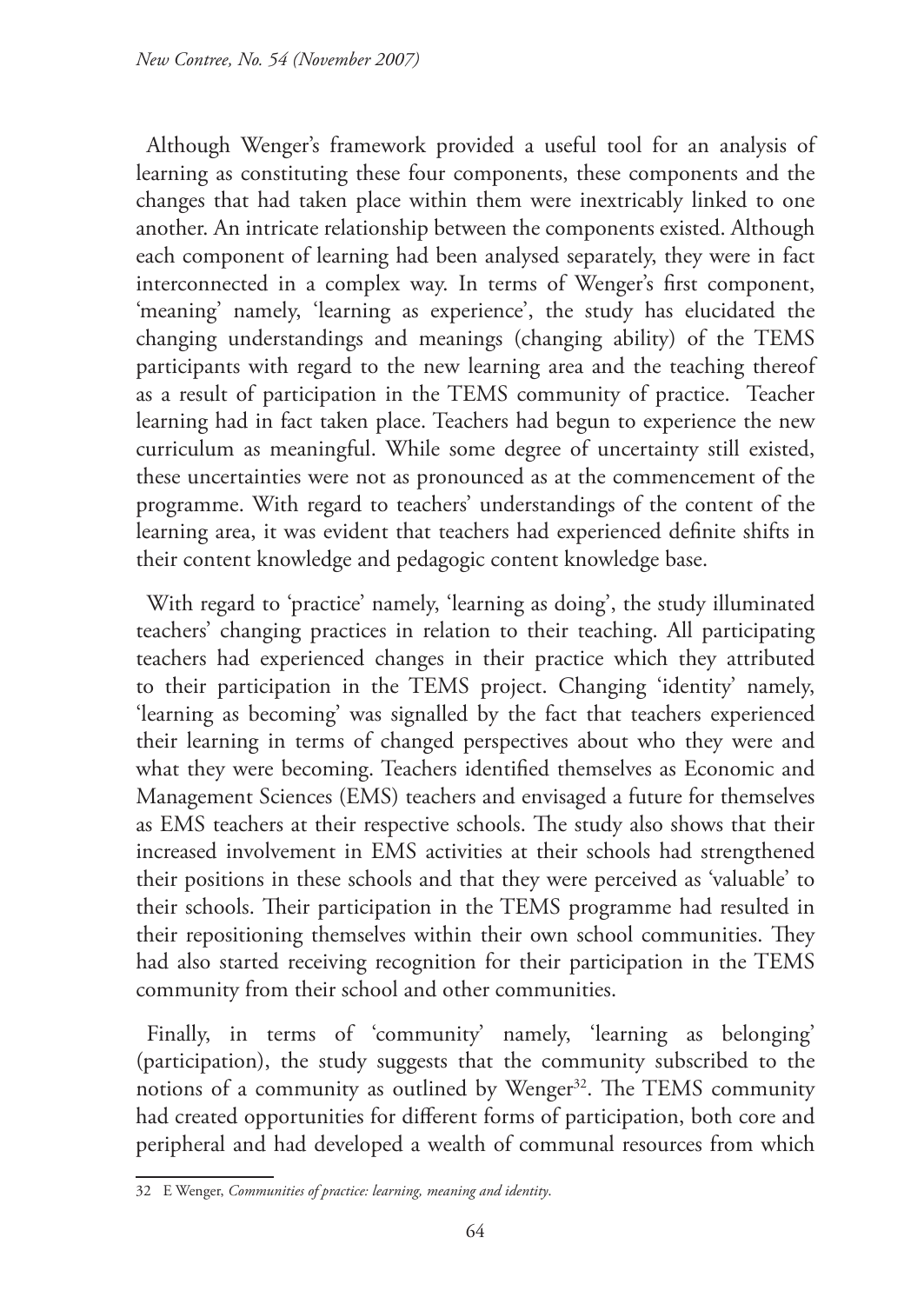members could draw. Healthy brokering relationships began to emerge with other communities. Thoughtful community maintenance activities were also a significant feature of the TEMS community.

Each of the components of learning is connected and mutually reinforcing. Teachers' abilities to talk about and make meaning of new knowledge influenced their practice and shaped their identities. These changes occurred within the context of a supportive learning community. Enhanced identities led to increased participation in the practice of the community, which in turn facilitated improved meaning. However, as noted above, outcomes for different participants were not uniform. They were, in fact, uneven.

This unevenness is attributable to several factors. Individual teachers differed according to previous experience, qualifications, biographies, career trajectories, cultures, present practice and expectations of the future. These differences influenced the extent of their learning along the learning continuum for each of the four learning components. The TEMS programme was an informal teacher development programme that invited different levels of participation (core membership, active membership, while also accommodating 'lurkers', and 'peripherals') and therefore had a unique appeal in that participation in the TEMS learning community was voluntary, allowing teachers to participate at will. Such voluntary participation was always likely to produce uneven outcomes as a result of uneven participation. Peripheral participation is a phenomenon where members rarely participate, but prefer to observe the interactions of the core and active members from the sidelines:

In a traditional meeting or team we would discourage such half-hearted involvement, but these peripheral activities are an essential dimension of communities of practice…people on the sidelines often are not as passive as they seem.

In interactions with such members before and after TEMS workshop sessions, they often described the insights that they had gained from attending TEMS workshops and their attempts at applying this new knowledge to their classrooms, "rather than force participation, successful communities 'build benches' for those on the sidelines".33 A community of practice allows for free movement of members between the core and the periphery.

<sup>33</sup> E Wenger, R McDermott & WM Snyder, *Cultivating communities of practice: a guide to managing knowledge* (Boston, Harvard Business School Press, 2002).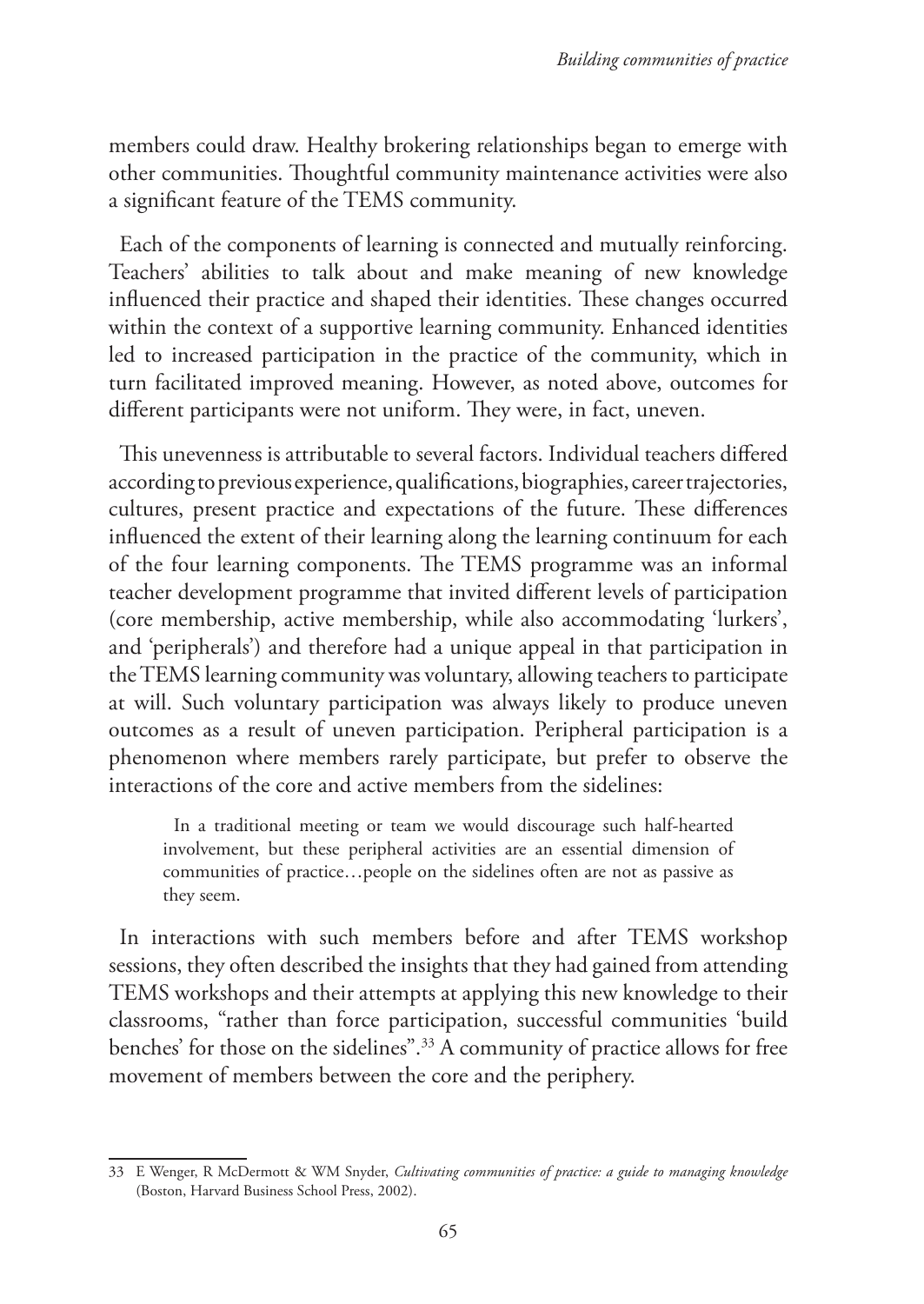## **Some implications for the development of a history community of practice**

Financial and human resource constraints facing provincial education departments necessitate a creative approach to continuing professional development of history teachers, one that embraces existing financial and human resources in local communities. The present study and the Graven<sup>34</sup> study with mathematics teachers suggest that formations such as teacher communities of practice, that have as their basis the principles of social practice theory, offer much potential for continuing professional development of history teachers in South Africa.

Policy at present exists at a symbolic level.<sup>35</sup> Stimulating the formation of a history community of practice is an important initiative, as it creates a space where teachers from across schools can come together to collaborate on educational issues that are relevant to them. Given the complex world of history teaching where problems are unpredictable, solutions are unclear and the demands and expectations of teachers are intensifying, collaboration amongst teachers in learning communities is beginning to emerge as a strategic response to overcome these challenges.<sup>36</sup> Teacher learning communities allow teachers to come together and learn from one another and to engage with curricular issues. It is the response to an important issue and that is that responsibility for continuing professional development simply cannot be left to 'others' (namely bureaucrats in the Department of Education).

Grounding continuing the professional development of teachers on the principles of social practice theory necessitates a "paradigmatic" shift in the way in which we conceive of CPD. It implies a radical reconceptualisation of CPD, one that would mark a departure from the traditional "training model". The 'training model' for CPD advances a "skills-based, technocratic view of teaching… (i)t is generally 'delivered' to the teacher by an 'expert', with the agenda determined by the deliverer, and the participant placed in a passive role".37 The weakness of this model is that it creates an artificial separation

<sup>34</sup> M Graven, "*An investigation of mathematics teachers learning in relation to preparation or curriculum change*" (D.Ed. thesis, Johannesburg, University of the Witwatersrand, 2002).

<sup>35</sup> P Christie, K Harley & A Penny, "Case studies from Sub-Saharan Africa", C Day & J Sachs, *International handbook on continuing professional development of teachers,* pp. 167-190.

<sup>36</sup> A Hargreaves, "Beyond collaboration: critical development in the postmodern age", J Smyth, *Critical discourses on teacher development* (London, Cassell, 1995), pp.149-179.

<sup>45</sup> A Kennedy, "Models of continuing professional development: a framework for analysis", *Journal of In-Service Education,* 31(2), 2005, pp. 235-250.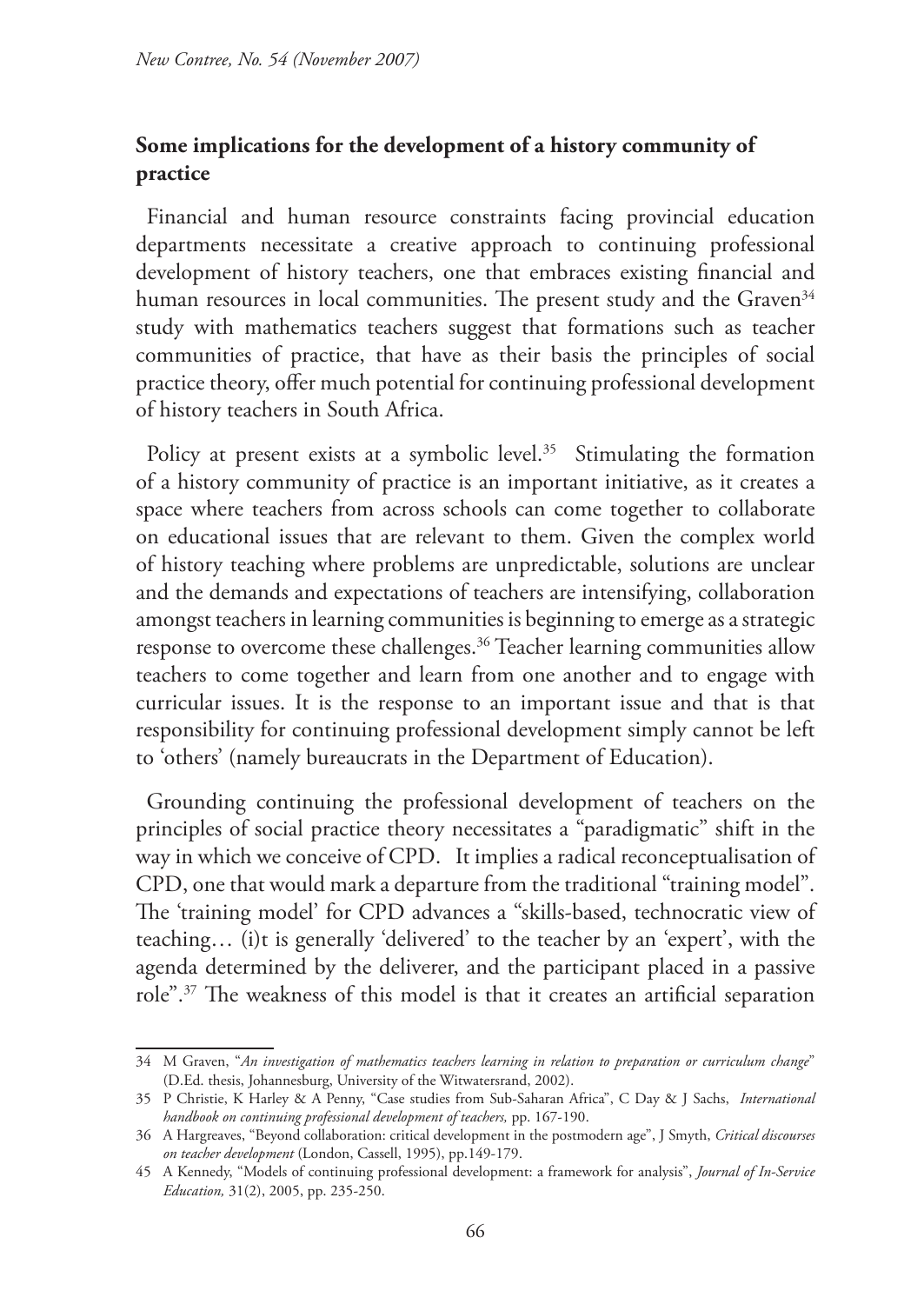from the classroom context, as much of the 'training' takes place off-site. How new knowledge is used in practice is an issue that this model does not address. CPD in history that is context specific and responsive to the needs of history teachers is likely to be more effective when approached from a social practice theory perspective.

Christie et al<sup>38</sup> identified two typologies of CPD that occurs in southern Africa. Firstly, one in which the teacher is viewed as a technician, with CPD directed at institutions and systems and based on the assumption of teacher deficit. This notion is supported by Sayed<sup>39</sup> who notes that the weakness in many continuing professional development programmes is that they position teachers as clients that need 'fixing'. The second more progressive notion is framed along the lines of the teacher as a reflective practitioner, where CPD is aimed at the personal domain and based on the principle of teacher growth. CPD in Africa subscribes to the former typology, which starts from the premise of teacher defect.40 Because CPD is often viewed as a means of implementing reform or policy changes, this can disguise issues relating to the underlying purposes of the activity. If CPD is conceived of as serving the purpose of preparing teachers to implement reforms then it is likely to align itself with the training and deficit models (transmission view of CPD). A community of practice model for teachers of history based on the principles of social practice theory, while it could also serve the above function, is however more likely to create opportunities that support teachers in contributing to shaping education policy and practice.<sup>41</sup>

Collaborative initiatives that manifest themselves in teacher learning communities allow teachers to participate more in decisions that affect them. It also allows teachers to share pressures and burdens that result from policy changes. While collaboration may at first glance suggest an increase in the quantity of teachers' tasks, it is likely to make teachers feel less overloaded if their tasks are viewed as being more "… meaningful and invigorating and the teachers have high collective control and ownership of it". CPD based on the principles of social practice theory minimises uncertainties faced by teachers

<sup>38</sup> P Christie, K Harley & A Penny A, "Case studies from Sub-Saharan Africa", C Day & J Sachs, *International handbook on continuing professional development of teachers,* pp. 167-190.

<sup>39</sup> Y Sayed, "The case of teacher education in post apartheid South Africa: politics and priorities", L Chisholm, *Changing class: educational and social change in post apartheid South Africa,* pp. 247-266.

<sup>40</sup> P Christie, K Harley & A Penny A, "Case studies from Sub-Saharan Africa", C Day & J Sachs, *International handbook on continuing professional development of teachers,* pp. 167-190.

<sup>41</sup> A Kennedy, "Models of Continuing professional development…", *Journal of in-service education,* 31(2), 2005, pp. 235-250.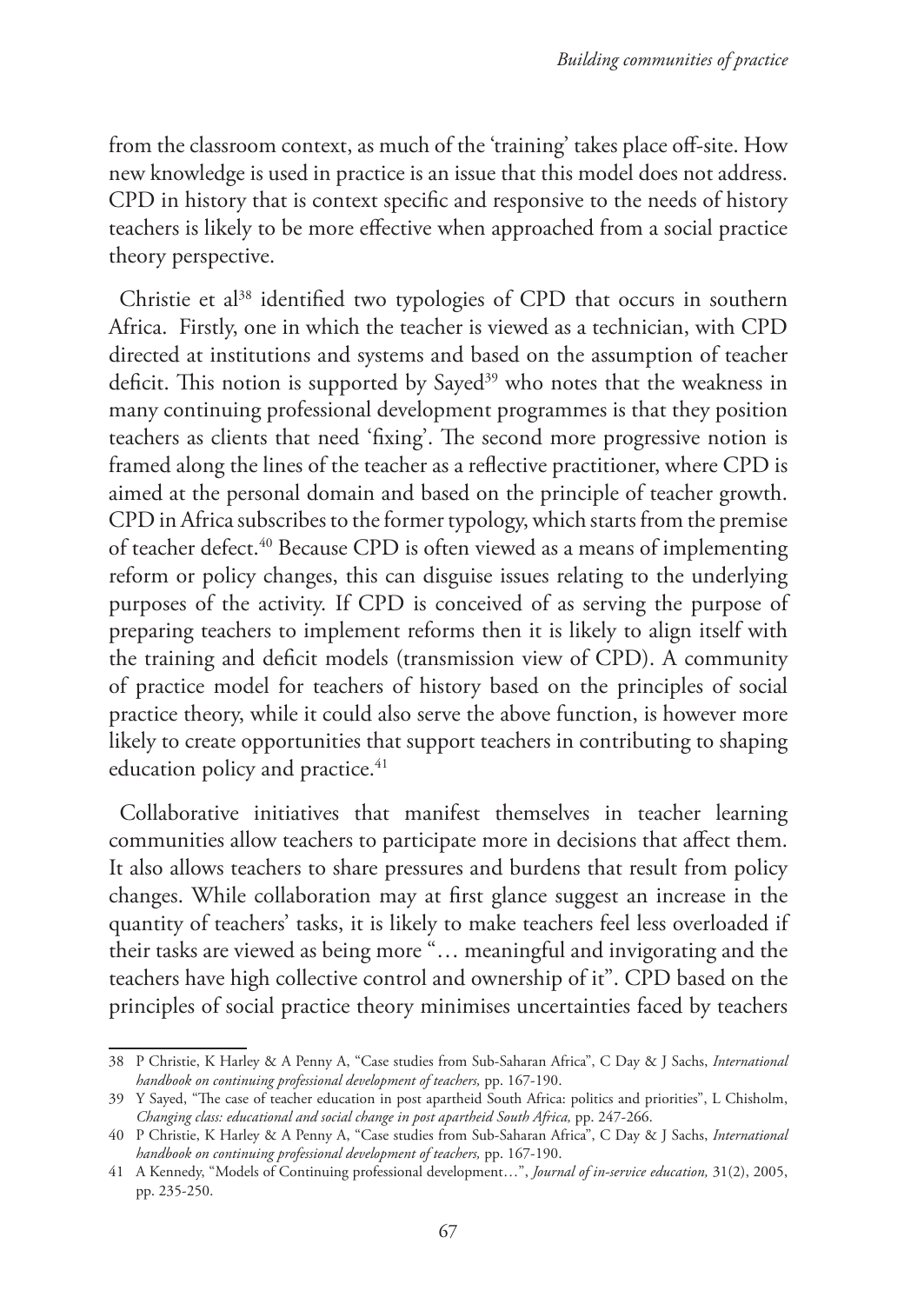and is likely to create what Hargreaves<sup>42</sup> refers to as situated certainties and collective professional confidence among particular communities of history teachers.

The potential for knowledge production in communities of practice is enormous. Communities of practice offer an inclusive approach to knowledge production that respects the contributions and roles of every member of the teacher education community. Social practice theory as it plays itself out in teacher learning communities is a fertile medium for deliberating and contesting the type of knowledge that should be valued in CPD initiatives. This is particularly applicable to new history knowledges that teachers of history have to engage with. While most CPD initiatives have as their aim the need to enhance or introduce new knowledge and skills, this is indeed a contentious issue as one needs to take into consideration both the type of knowledge, the context in which it is acquired and the how this new knowledge is to be applied.

On this issue, Day argues that knowledge created in the context of application is more useful than prepositional knowledge that is produced outside the context of use. Knowledge that is created in the context of application is more likely to be the result of the efforts of a heterogeneous set of teachers collaborating on a problem specific to a context. Such knowledge is the product of negotiation and is likely to reflect the interests of all participants. Furthermore, such knowledge is more likely to minimise the problems associated with transfer, relevance and adoption. This perspective allows for the development of context specific knowledge (local city or province). Day notes that such an approach acknowledges that knowledge production extends beyond the traditional understandings thereof to a process in which all participants can be contributors to new knowledge generation $43$ . Learning communities have much potential for creating opportunities for this to happen. Social practice theory as envisaged in teacher learning communities presents a dynamic forum in which the issues raised above can be deliberated.

CPD for teachers of history based on social practice theory offers hope for addressing another complex phenomenon facing South African education, namely teacher authoritarianism. Christie et al<sup>44</sup> warn that authoritarianism

<sup>42</sup> A Hargreaves, "Beyond collaboration: critical development in the postmodern age", J Smyth, *Critical discourses on teacher development* (London, Cassell, 1995), pp.149-179.

<sup>43</sup> C Day, Developing teachers: the challenges of lifelong learning, (London, Falmer Press, 1999).

<sup>44</sup> P Christie, K Harley & A Penny, "Case studies from Sub-Saharan Africa", C Day & J Sachs, *International*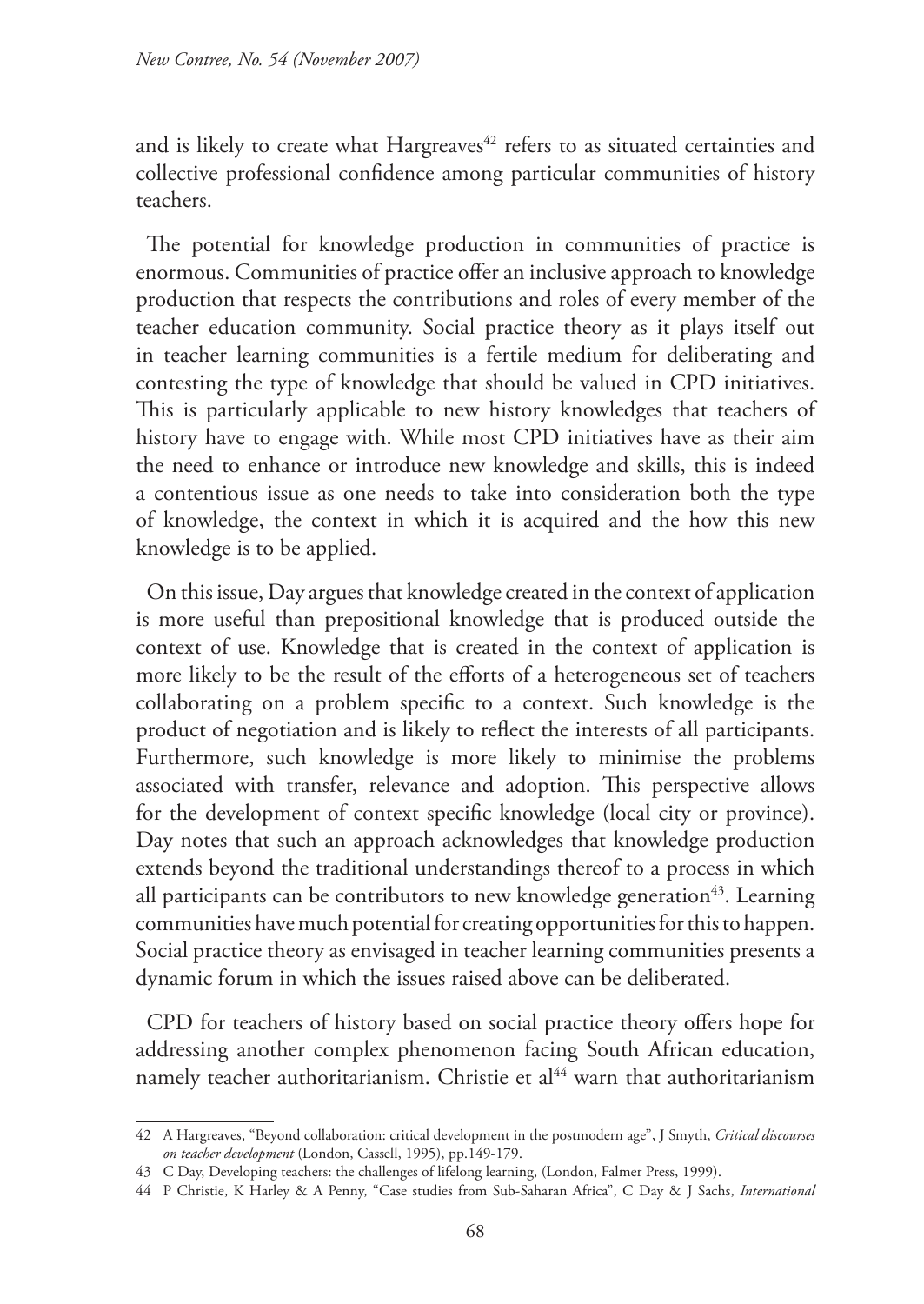is a phenomenon that is firmly entrenched in the psyche of many teachers in South African schools and serves as a serious impediment to moving teachers from the role of technician to that of reflective practitioner. Learner-centred pedagogies as advocated by the new history curriculum are frequently in conflict with teachers' lived experiences and previously established realities and expectations of the teaching task. CPD initiatives that have as their objective the development of reflective practitioners place participating teachers in potentially conflictual roles. Teachers' traditional values and historical experience are compelling factors that determine the extent to which teachers may assume or attempt roles as reflective practitioners.<sup>45</sup> Teacher learning communities however, can provide a safe environment in which such tensions can be played out, examined and discussed, as was revealed in the learning community in the present study.

#### **An emerging history community of practice**

The Greater Edendale Development Initiative (GEDI) is a development project that is in progress in Edendale, an African township in Pietermaritzburg, KwaZulu-Natal. Closely aligned to the socio-economic advancement goals of the GEDI is the need to establish a process whereby members of the community can begin to reconstruct the history of the area. One of the primary means mooted for reconstructing this history is through the method of oral history. It is envisaged that history teachers in the Edendale district would integrate this agenda into the school social history curriculum.

Although oral history is a core element of the new FET history curriculum, as a concept, methodology and pedagogy, oral history remains a relatively unfamiliar phenomenon to many teachers of history. In an attempt to address this issue, the History Education department of the School of Social Sciences Education of the University of KwaZulu-Natal together with history curriculum specialists from the Department of Education has started a process of creating conditions that would stimulate discussion on this and other history education related matters. The intention is to create the kinds of conditions that would enhance the participation of teachers of history in a networked community, in with the hope that it will develop into a fully

*handbook on continuing professional development of teachers,* pp. 167-190.

<sup>45</sup> P Christie, K Harley & A Penny A, "Case studies from Sub-Saharan Africa", C Day & J Sachs, *International handbook on continuing professional development of teachers,* pp. 167-190.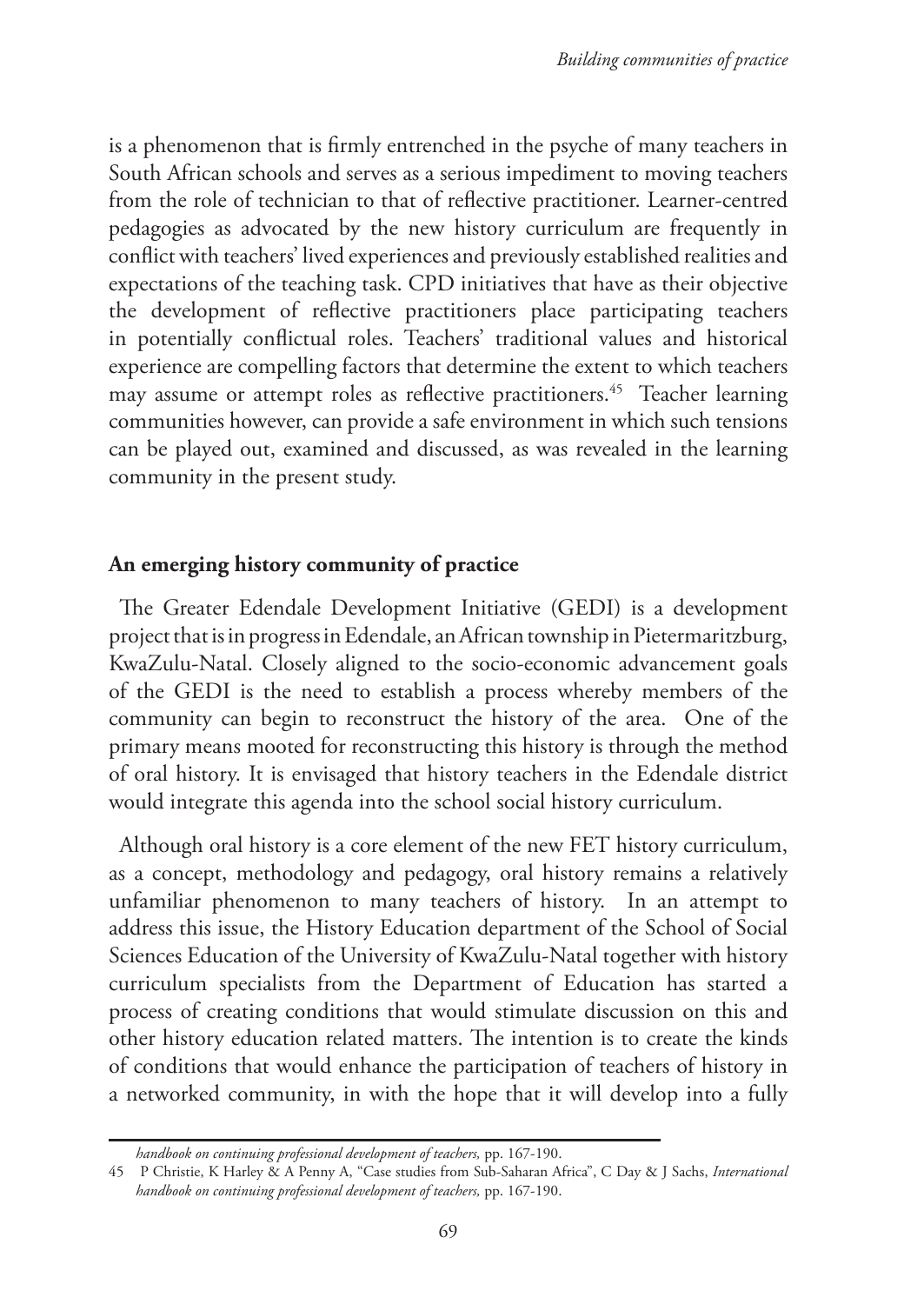functional history teacher community of practice. Meetings have been held with the existing network of history teachers in the Edendale district and a core group of individuals that include potential lead teachers has been established.

Wenger et al<sup>46</sup> describe the characteristics of a community of practice in its 'potential' stage in terms of an "extant social network" that is drawn together by a "common topic". Prior to the commencement of the GEDI project, this formation of teachers was an 'extant social network' that had organised themselves around the need to share ideas on history teaching. As the idea of forming a community is introduced into a loose network:

…people start to see their own issues and interests as communal fodder and their relationships in the new light of a potential community.<sup>47</sup>

Finding enough "common ground" is the key issue at the beginning of a community, as what energises a potential community is the revelation that other people face similar difficulties. It is clear that this history community of practice is at its infancy stage. At initial meetings the core group has taken on the responsibility of driving the community and developing a programme that is responsive to the needs of history teachers in that network. History teachers must be able to see value in participating in the activities of the community. Core members appear to have to found "triggers to catalyze" the germination of the community. Oral history teaching and learning appears to be the enterprise that will set this community on its course of development.

### **Conclusion**

This paper drew on the findings of the TEMS teacher development project in its attempts to offer insights for the creation of communities of practice for teachers of history. It argues for history teacher communities of practice that are designed to enhance participation by teachers. It explored the usefulness of social practice theory in explaining the nature of teacher learning in relation to their participation in a community of practice. The paper has reflected on the potential that a community of practice framework has for teacher learning in a South African education context characterised by the marked

<sup>46</sup> E Wenger, R McDermott & WM Snyder, *Cultivating communities of practice: a guide to managing knowledge.*

<sup>47</sup> E Wenger, R McDermott & WM Snyder, *Cultivating communities of practice: a guide to managing knowledge* (Boston, Harvard Business School Press, 2002).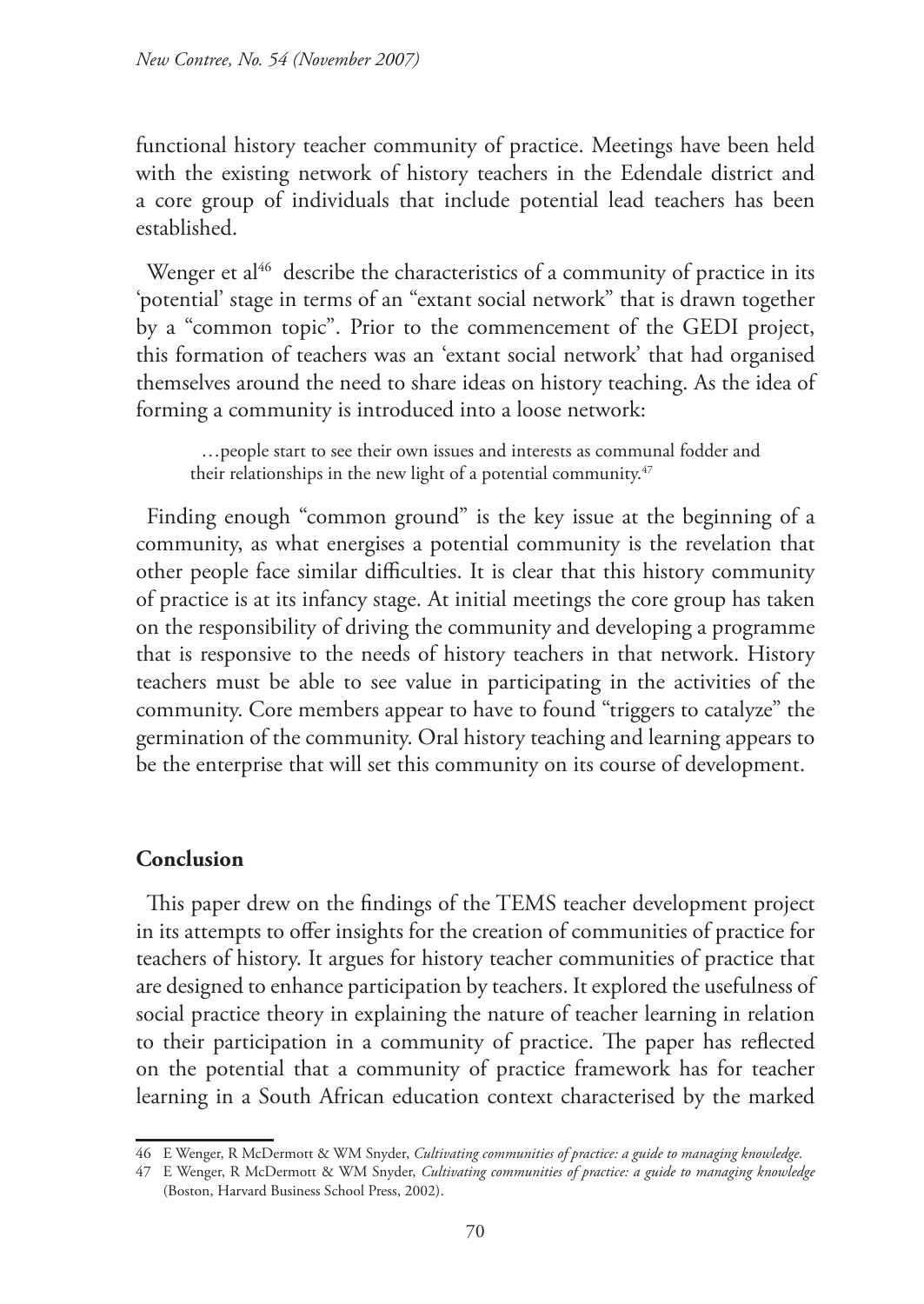absence of formal or 'official' teacher development programmes in areas of need. It becomes apparent that social practice theory as envisaged in the functioning of teacher learning communities can provide a vehicle for the kind of development that is so needed in South Africa. It holds tremendous potential for the continuing professional development of teachers of history. Well-co-coordinated teacher learning communities can harness the skills and expertise of history teachers, history teacher educators and Department of Education curriculum specialists towards developing and sustaining the continuing professional development (CPD) of teachers.